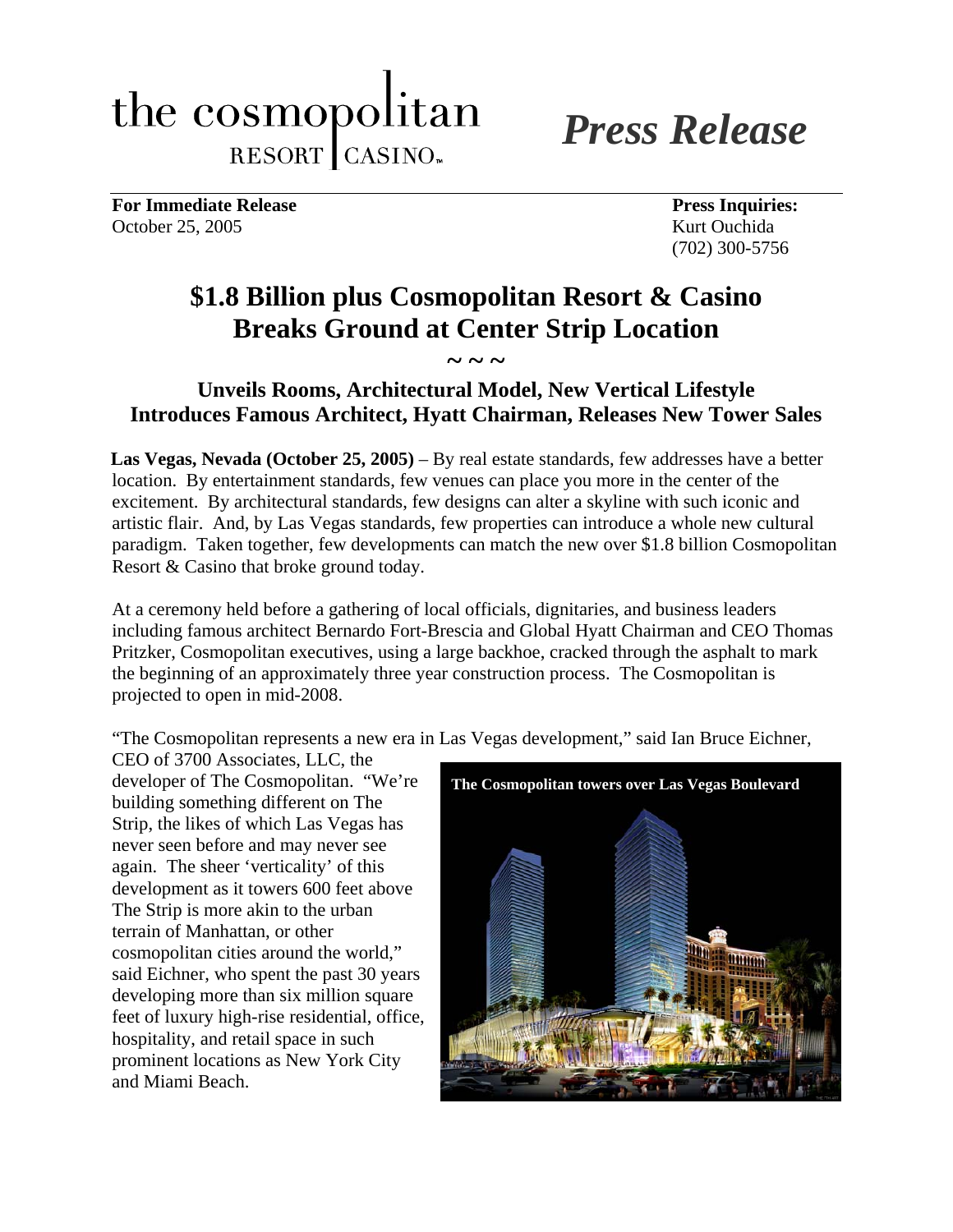Page 2-2-2 Cosmo Ground Breaking

Rare during this time of casino mega-mergers and mega-partnerships, The Cosmopolitan will be one of the few independently owned, operated, and privately financed developments on The Strip. At the height of construction, the project will generate approximately 3,000 construction jobs and stimulate millions of dollars in tax revenues. Upon opening in mid-2008, The Cosmopolitan will create approximately 5,000 jobs at its center Strip location.

#### **Vertically Integrated**

"Of the many recently announced projects along the emerging Harmon Avenue corridor, we will be the first to open in mid-2008," said Eichner. "In doing so, we will redefine the City's skyline with a vertical design that contrasts sharply with the horizontally developed, replicated cities and themed hotels that bracket Las Vegas Boulevard," Eichner added.

To support this view, Eichner unveiled an intricately constructed scale-model of the entire Cosmopolitan project. He highlighted the two high-rise hotel and condo-hotel towers which will stand approximately 600 ft. tall and include approximately 3,000 luxury hotel rooms and suites and condo-hotel residences; over 150,000 sq. ft. of integrated, business convention and conference space; a 75,000 sq. ft. casino; 300,000 sq. ft. of exclusive and brand-name retail boutiques and fine-dining restaurants; an 1,800 seat theater; a 500 seat cabaret; a 50,000 sq. ft. exclusive spa, salon and fitness center; multiple nightclub venues and a 3,800-car underground parking structure.

Chief among these attractions is The Cosmo Beach Club overlooking the Strip. More than just a five-acre pool deck, The Cosmo Beach Club is a night-into-day hub of excitement buzzing with activities from dawn until dusk. Whether it's sipping a cosmopolitan or a cup of java, wearing dancing shoes or patent leather pumps, or dining by candlelight or moonlight, The Beach Club provides a unique experience unheard of in Las Vegas.

"In the days and weeks to come, we will be making many exciting announcements about the mix of retail stores and restaurants at The Cosmopolitan," said David Friedman, President of 3700 Associates, LLC. "The tenants will be powerful names that have not been to Las Vegas before and will come from well-known shopping and dining destinations such as New York, Los Angeles, Miami, San Francisco, and Chicago in the US, as well as London, Paris, Barcelona, and Milan abroad," Friedman added.

#### **Hand-Selected Team of Unique Designers**

"To execute our vision for The Cosmopolitan, we've hand picked industry leading designers and architects whose palette includes some of the foremost buildings, cityscapes, and lifestyle centers in the world," said Eichner. "A collaboration of this caliber brings together the best creative minds and talents to craft an unforgettable destination that's certain to enhance the Las Vegas market," said Eichner.

In attendance at the ceremony was Bernardo Fort-Brescia, one of the world's elite architects, whose firm Arquitectonica has created world-class designs that have altered the skyline of cities around the globe. Fort-Brescia's personal input has lead to a spectacular design of The Cosmopolitan.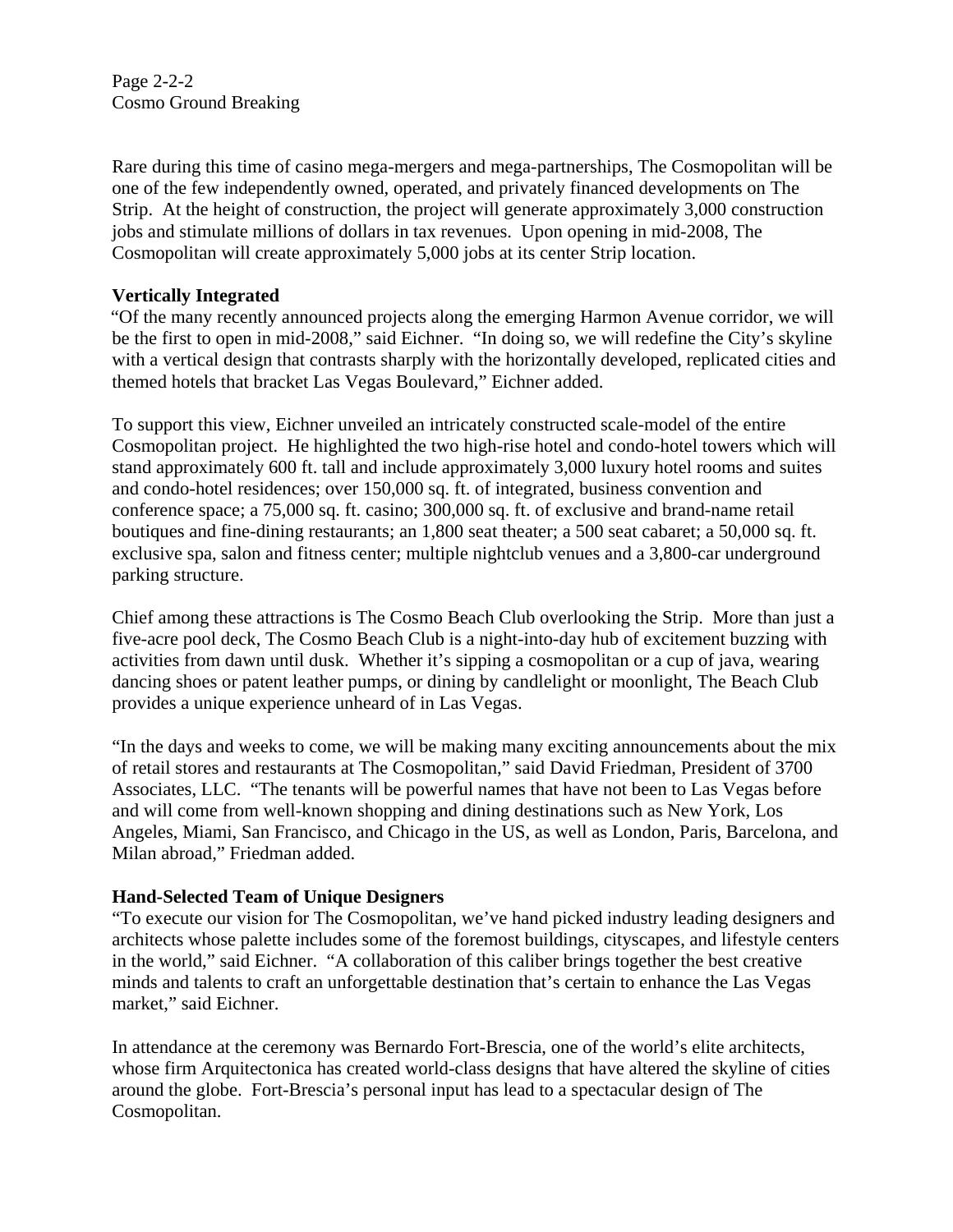"Cosmopolitan means belonging to the universe, being worldly and urbane," said Fort-Brescia. "This casino-resort is just that. It is unlike any other place in the world. It defines the new Las Vegas of this century: urban, sophisticated, and cosmopolitan. The architecture of The Cosmopolitan realizes this definition. The building rises with a distinct compositional clarity, in sharp contrast to the cluttered landscape of extraneous themes that dictate the architecture of neighboring casinos. The building is urban as it is the first casino that engages the Strip, creating a boulevard that emerges with an energy and a sophistication tantamount to the boulevards of Paris or New York. Here, the architecture is the setting for a cosmopolitan experience," added Fort-Brescia.

The Cosmopolitan's hand-selected team of designers and contractors includes:

- ¾ **Arquitectonica**, well known for iconic architecture found throughout the world, is the project's design architect.
- ¾ **Martha Schwartz Partner**s, famous landscape designer who's best known for raising landscape design solutions to a level of fine art. She recently designed the Baltimore Inner Harbor, The Citadel, and the breathtaking Hotel Delano Pool Deck and will apply similar creativity to The Cosmo Beach Club.
- ¾ **Dougall Design**, creator of the most sought after themed and luxury venues, will be responsible for the casino and retail spaces.
- ¾ **Paul Duesing Partners**, recognized for work in exclusive five-star resorts and celebrity homes, will be responsible for the condo-hotel and hotel units and public spaces.
- ¾ **The Friedmutter Group**, one of the premier hospitality design firms in the nation, will serve as the executive architect.
- ¾ **Perini Building Company**, the lead contractor on the project, will oversee all facets of construction.
- ¾ **Grand Hyatt**, one of the world's finest international hotel brands, will operate the project's 3,000 hotel rooms, suites and condo-hotel units.

## **Global Hyatt Corporation Brings** *Grand Hyatt* **Style to the Strip**

Grand Hyatt, the uber-luxurious gobal hotel brand with 29 worldwide destinations including award-winning hotels in Shanghai, Dubai, Hong Kong and Tokyo, will bring it reputation for excellence to The Cosmopolitan with a renowned and larger than life flair.

"Few addresses on the Strip have a better location," said Thomas Pritzker, chairman and CEO, Global Hyatt Corporation. "Hyatt is thrilled that it will be offering customers a unique 'Vegas' experience in Grand Hyatt style that includes impeccable service, and exceptional facilities for leisure and business travelers."

## **Cosmopolitan Rooms Unveiled**

Kept behind closed doors until now, Eichner unveiled the rooms of The Cosmopolitan to attendees. The luxurious condo-hotel residences are being designed by Paul Duesing Partners, one of the world's most unique, innovative, and sought after custom interior designers. "They have pioneered the concept of leisure and lifestyle design for an exclusive national and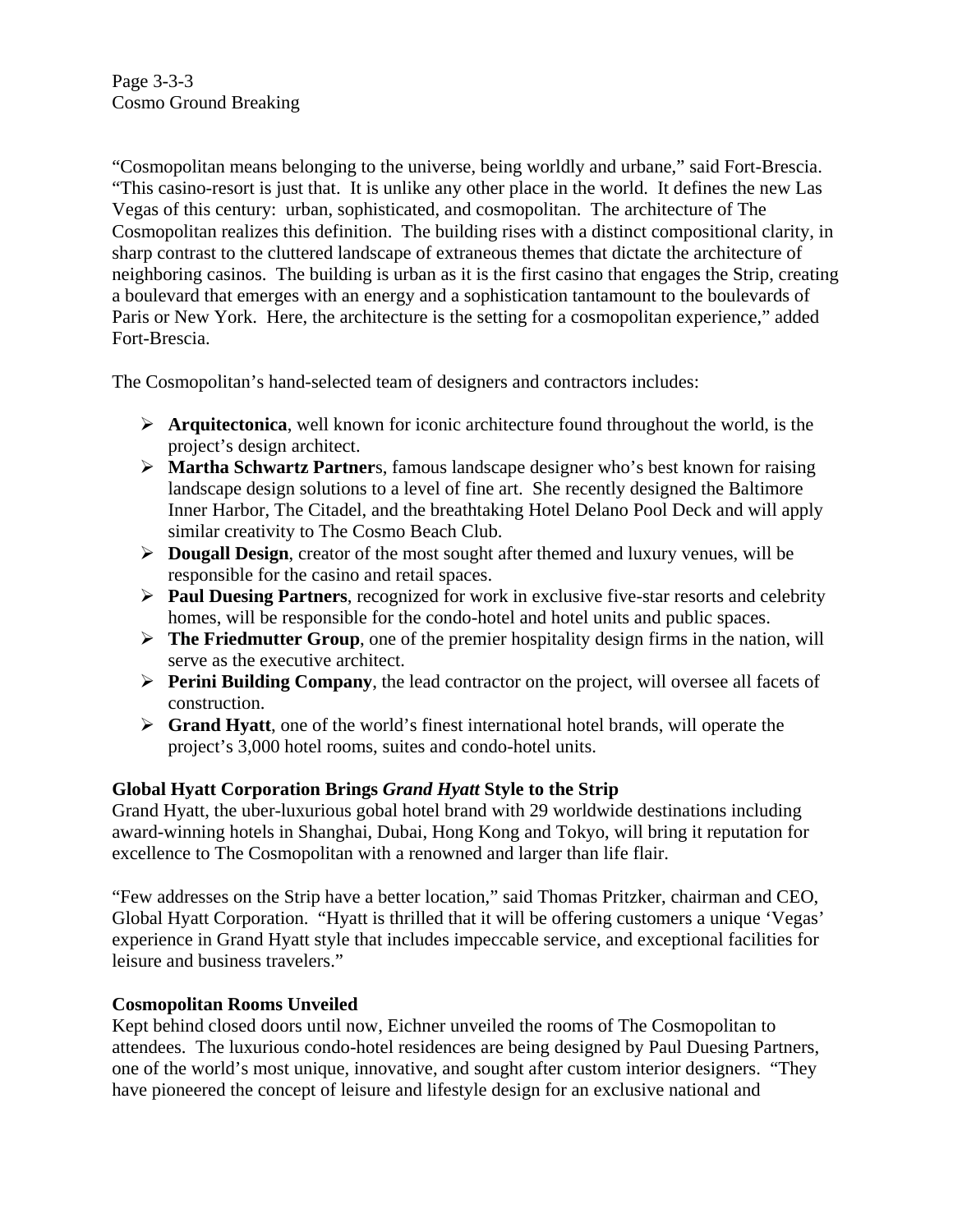Page 4-4-4 Cosmo Breaks Ground

international clientele," said Eichner. Their portfolio ranges from celebrity residences in California to a private hotel and club in Quaker Hill, New York, from Las Ventanas al Paraiso in Los Cabos, Mexico to the Palms Grand Resort and Spa in Turks and Caicos.

"What distinguishes our condo-hotel's decor are the refined appointments and amenities that create a distinctive separation of spaces within each residence, a quality brought about by Duesing's team," said Eichner. "With their approach, each space conveys a different experience with a unique array of fine furnishings and detailed fabrics," Eichner added.

#### **Cosmopolitan Launches Sale of 2nd Tower Condo-Hotel Units**

Having sold out the first release of 1,300 condo-hotel units in record time, Eichner took the occasion to announce the sales launch of the project's second tower: 700 condo-hotel units inside the approximately 600 foot tall Beach Club Tower. Built on top of the Cosmo Beach Club, the Tower feature studios and corner one-bedroom units ranging in size from 600 square feet to 1,300 square feet. The Tower also features ultra-luxurious penthouse units on the tower's top five levels that will range in size from 1,500 square feet to 12,000 square feet. Hovering over Las Vegas Boulevard, the Beach Club Tower provides 360-degree views of the Valley and The Strip below. With wraparound balconies, stunning floor to ceiling windows, this unique, crystalline-shaped tower features an exclusive restaurant, a private gym, a dedicated valet service and direct access to the nightclub and Cosmo Beach Club on the floors below.

"Sales of our first release inside the Casino Spa Tower went amazingly well," said Eichner. "The demand was greater than I could have imagined. In less than six months we went to hard contracts on all 1,300 condo-hotel units – a record conversion in the real estate industry. If this is any indication of things to come, owning at the center of the Strip appears to be an attractive proposition," said Eichner.

"The rapid sale of our condo-hotel units is a testament to the quality of the project we are developing. We've established a new paradigm by building a boutique, luxury condo-hotel on top of a four-level, 100-foot tall lower podium that features a casino, retail, dining and entertainment venues, meeting rooms, and The Cosmo Beach Club. We provide buyers with a fully-integrated real estate opportunity that's all under one roof and at one prime location. It's the truest form of the Manhattanization of Las Vegas and represents the arrival of the Cosmopolitan lifestyle," added Eichner.

#### **About 3700 Associates, LLC**

Formed in April 2004, 3700 Associates, LLC brings together one of the nation's foremost real estate developers from New York City and Miami with one of the gaming industry's top developers and a major, world-wide financier. The trio will develop the over \$1.8 billion Cosmopolitan Resort & Casino currently on undeveloped acreage at the center of the famous Las Vegas Strip (next door to Bellagio). The Cosmopolitan will be a boutique, mixed-use luxury condo-hotel-resort featuring condominiums, hotel rooms, a casino, retail, dining and entertainment venues, meeting rooms, and The Cosmo Beach Club. The project is schedule to open in mid-2008. The 3700 Associates partnership is led by Miami and New York City